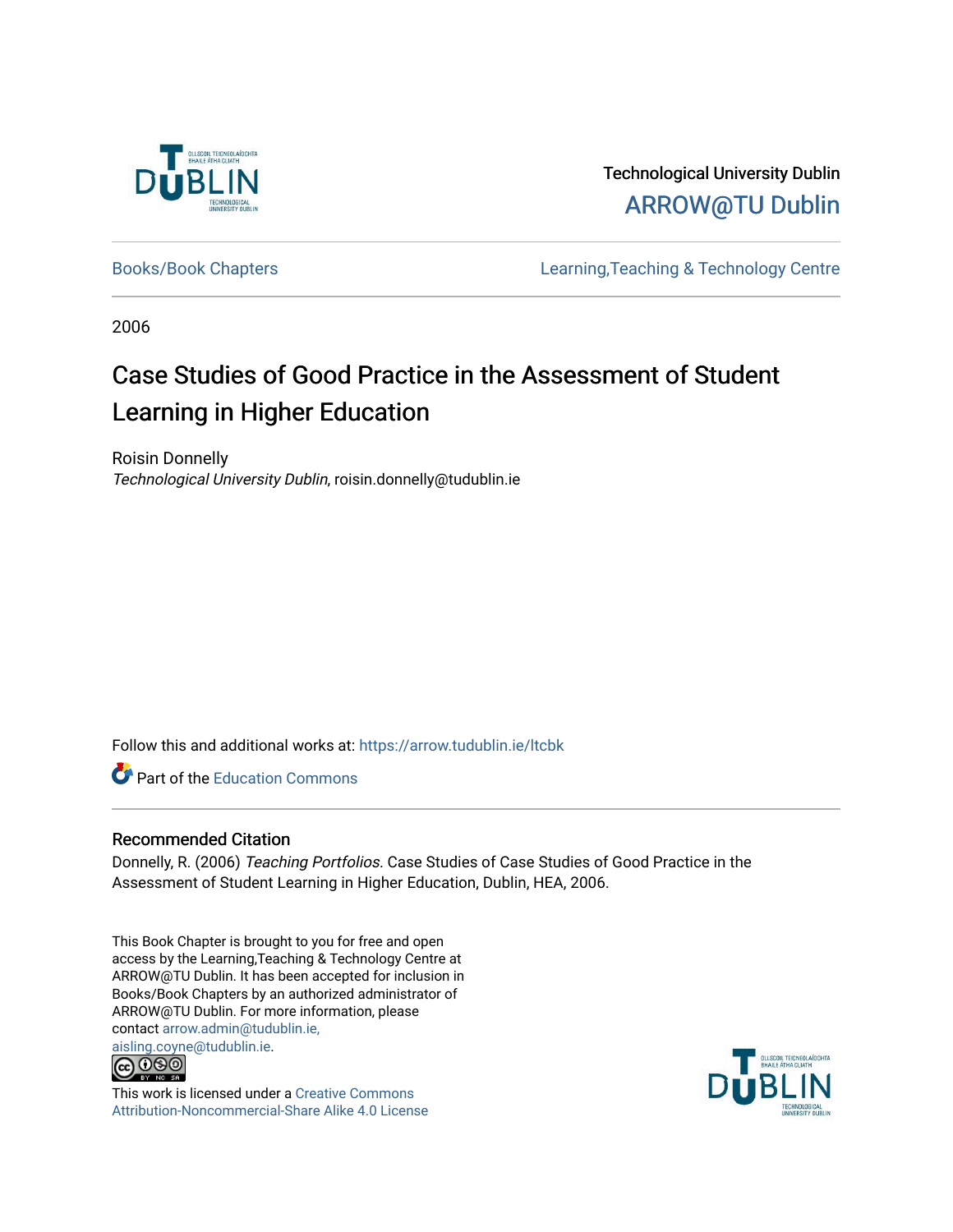# **Template**

### Case Studies of Good Practice in the Assessment of Student Learning in Higher Education

Name of Contributor: Roisin Donnelly

e-mail address: Roisin.Donnelly@dit.ie

Work Telephone: 01 402 7886

Work Address:

The Learning and Teaching Centre

Dublin Institute of Technology

14 Upper Mount Street

Dublin 2.

### **Approximate word count= 1200-1500 words**

Title of Case Study: Teaching Portfolio

Context where the assessment was used: (please describe in full the context, such as the institution, discipline, student group, year/level of programme, the teaching/learning methods, or other relevant contextual information)

This Postgraduate Certificate in Third Level Learning and Teaching is located in the Faculty of Academic Affairs in the Dublin Institute of Technology (DIT). It is aimed at new and existing academic staff in higher education (third level) institutions in the Republic of Ireland, including lecturers, librarians, and academic support staff. The latter two have responsibility for teaching in their areas. It was initially offered in 2000, and is continuing apace today, with currently over 90 academic staff having successfully graduated from the programme to date.

The teachers ranged from a number of higher education institutions throughout the Republic of Ireland, from a wide variety of subject disciplines in the Applied Arts, Science, Tourism and Food, Engineering, the Built Environment and Business. They also varied in their teaching background from Apprenticeship courses to undergraduate and postgraduate degrees.

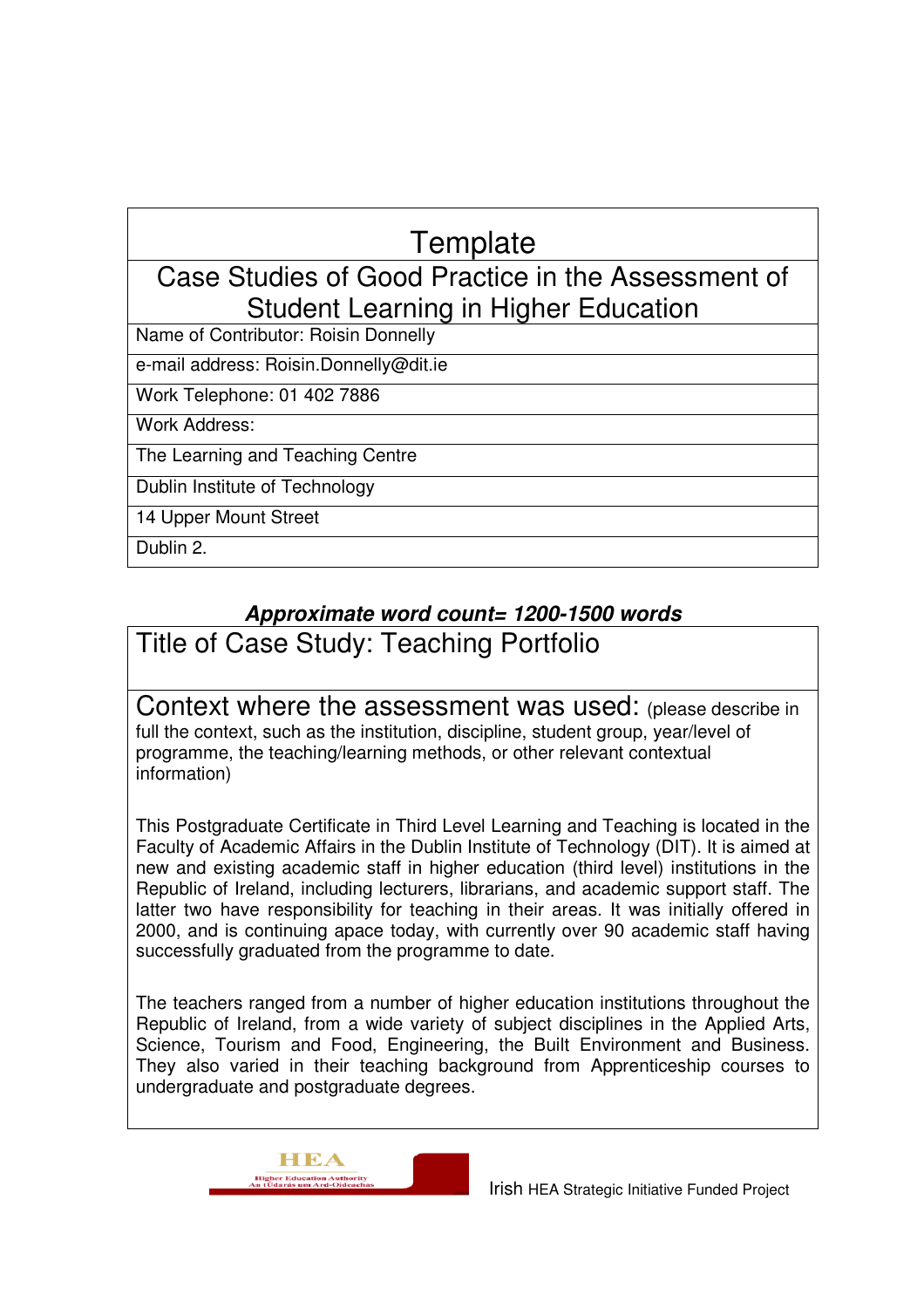The aim of this portfolio assessment is to give programme participants an ideal source from which to view their own teaching philosophy, practice, effectiveness, goals and development.

Learning Outcomes being Assessed: (Briefly outline the module/course learning outcomes that are being assessed)

There are two modules on the certificate programme. Module one is entitled 'Learning and Teaching in Higher Education'. The aim of this module is to provide teachers in higher education with a wide range of practical learning and teaching methods, including the use of relevant learning technologies that will help their students learn more effectively. They will gain solid background knowledge in recognised theories and national and international best practices in learning and teaching in higher education so that they understand the reasons for choosing certain teaching strategies.

In addition, these specific areas are salient for new teachers:

- Identifying learning needs of individuals and groups;
- Demonstrating the application of principles of equal opportunities and social inclusion in their own teaching practice;
- Analysing teaching experiences through research about learning in their own courses and through student feedback;
- Evaluating effective learning and teaching through self, peer and tutor observation of teaching;
- Effectively participating in special interest groups and networks in third level learning and teaching;
- Identifying specific areas of interest in learning and teaching for further study and professional development;
- All the above is to be realised through the compilation of a teaching portfolio based on an experiential model of learning.

Module Two is entitled: Developing Curricula and Assessment Strategies. The aim of this module is to facilitate lecturers to take a competent and proactive role in the development of high quality curricula in their own third level contexts. The module will enable participants to creatively explore, and to apply a range of ideas in the design of curricula and assessment strategies.

A number of key areas have been identified for learning: developing personal critical philosophies of curriculum development including application of equal opportunity and social inclusion principles; identifying educational needs of target student groups and developing curricula of appropriate types and suitable levels accordingly; creatively applying a range of curriculum development models showing cognizance of national and international debates; demonstrating a critical understanding of a wide range of assessment strategies and mechanisms; selecting, applying and evaluating appropriate learning technologies to support

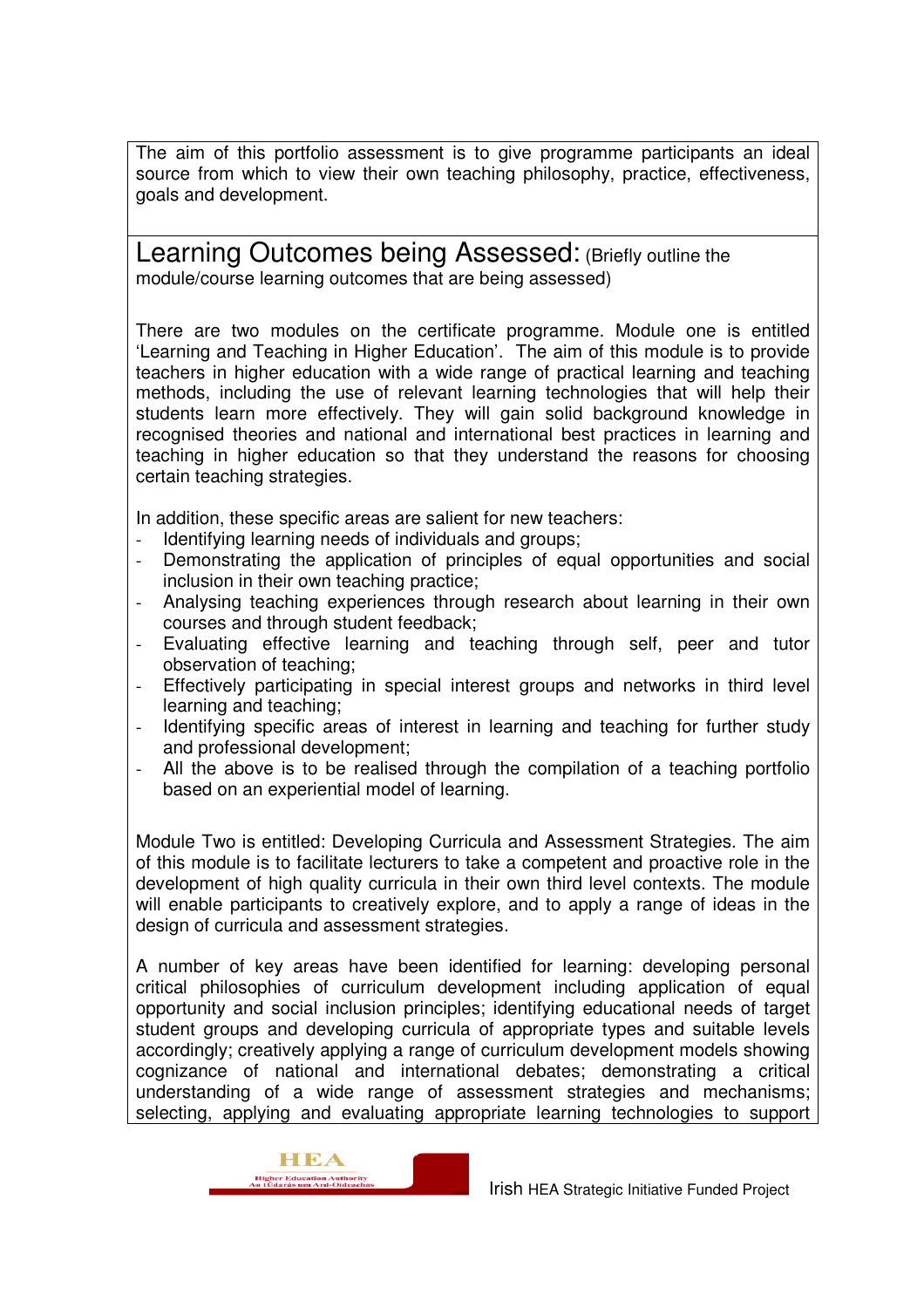curriculum design and assessment; applying an appropriate evaluation strategy for curriculum design and assessment for participants' own specific contexts.

## Assessment Procedures/Details

There are a number of formative feedback opportunities built into each module. Participants are broken into groups, of no more than 6-7, and allocated a tutor to provide portfolio support. In these tutorial groups, all participants are offered the opportunity to avail of written formative assessment by a tutor on submitted draft work part-way through each module. To ensure consistency of feedback, a formative feedback form has been devised and distributed to all tutors. Alongside this, work-in-progress seminars are built in to the module timetable to allow participants to share and discuss their portfolio entries with each other and the tutor.

It is pointed out to the participants at the outset that it is useful to remember from the outset that time is an important element in teaching portfolio development, and it should be a time-intensive process. Meaningful collections of work cannot easily be put together all at once: reflection and review should make their portfolio development an iterative process. They may find themselves re-visiting aspects of their portfolio throughout the entire development period.

It is also indicated to them that there is no single correct recipe for preparing a teaching portfolio. Since it is a highly personalised product, no two are exactly alike. However, a guidelines booklet on the development process, alongside webct support, and a set of clearly defined assessment criteria are available to ensure that the process is clear and the product is assessable.

At the close of each module, the portfolios are summatively assessed as Pass/Fail under a number of criteria:

- Organisation and Planning
- Implementation, development and innovation
- Evaluation and reflection
- Scholarship
- **Presentation**
- Overall Assessment Comment: this is included to ensure that through their portfolio development, the participant has met the learning outcomes for that module. A decision on this is taken based upon an overall piece of critical reflective writing provided to make a case that the participant has successfully met all the module's learning outcomes. To help them structure that piece of writing, it is suggested that they relate their analysis to the module learning outcomes by taking each module learning outcome and exploring it from the perspective of what and how they have implemented it in their classroom practice. When completed, they should use their responses to write their analysis of their overall learning from the module, and say how the experiences have made them think about their teaching and perhaps have led to change within their overall practice.

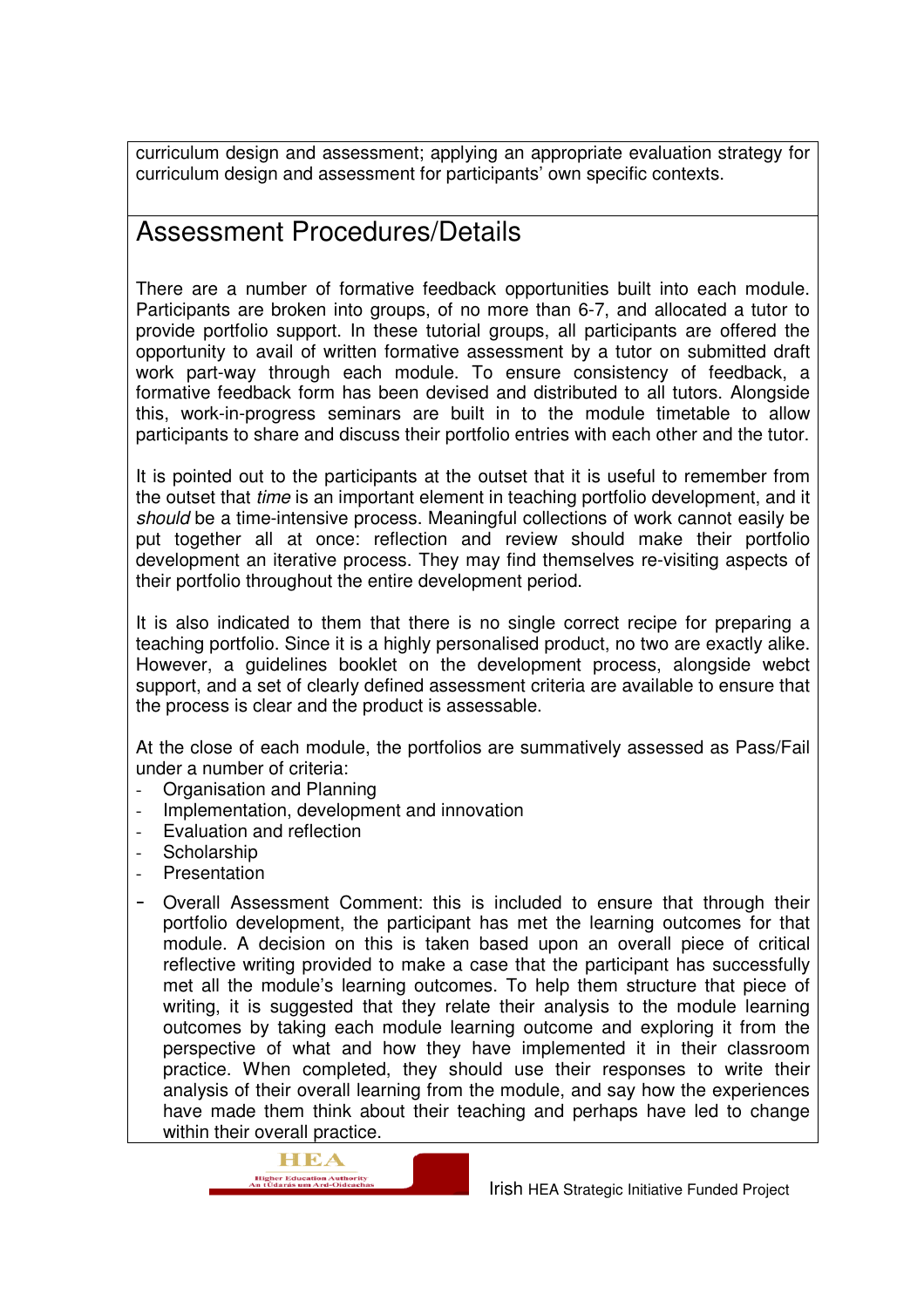# List Strength/Limitations:

Strengths:

Undergoing the portfolio development process would provide the course participants with distinct benefits. It would capture the complexities of their actual teaching and it matches assessment to the teaching style of the module. It has clear goals, as they were decided at the beginning of the module and are clear to both tutors and participants alike.

The aim was for it to promote new conversation about teaching around the represented institutions in Ireland. It was felt to have the potential to create a culture in which "thoughtful discourse" about teaching becomes the norm. It creates a concrete evidence of teaching over time: documents the development or "unfolding of expertise" in teaching.

It gives a profile of participant abilities. Depth: it enables participants to show quality work, that is done with the help of resources, reference material and collaboration with others. **Breadth:** a wide range of skills can be demonstrated. Growth: it shows efforts to improve and develop and demonstrates progress over time.

It is a tool for assessing a variety of skills: written as well as oral and graphic products can easily be included. It develops awareness of own learning: participants have to reflect on their own progress and the quality of work in relation to known goals. It also caters to individuals in the heterogeneous class: since it is open-ended, participants can show work on their own level. Since there is a choice, it caters to different learning styles and allows expression of different strengths. Finally, it develops independent and active learners: participants must select and justify portfolio choices: monitor progress and set learning goals.

Limitations:

Encouraging reflective writing amongst participants can be challenging, alongside ensuring that adequate support is provided in the area of academic writing.

### Contributor's Reflections on the Assessment:

(Including, for example: views on how students reacted to the assessment, how it may transfer to other contexts, any advice for others trying it, validity/reliability issues, resource implications, .etc..)

The teaching portfolio has been used as the assessment mechanism for the Postgraduate Certificate in Third Level Learning and Teaching for over 5 years. During that time, bi-annual formal evaluations have been conducted, the results of which have been transmitted back to the programme participants. The evaluations included collecting data about the portfolio as a form of assessment. A number of lessons have been learned by the course team: